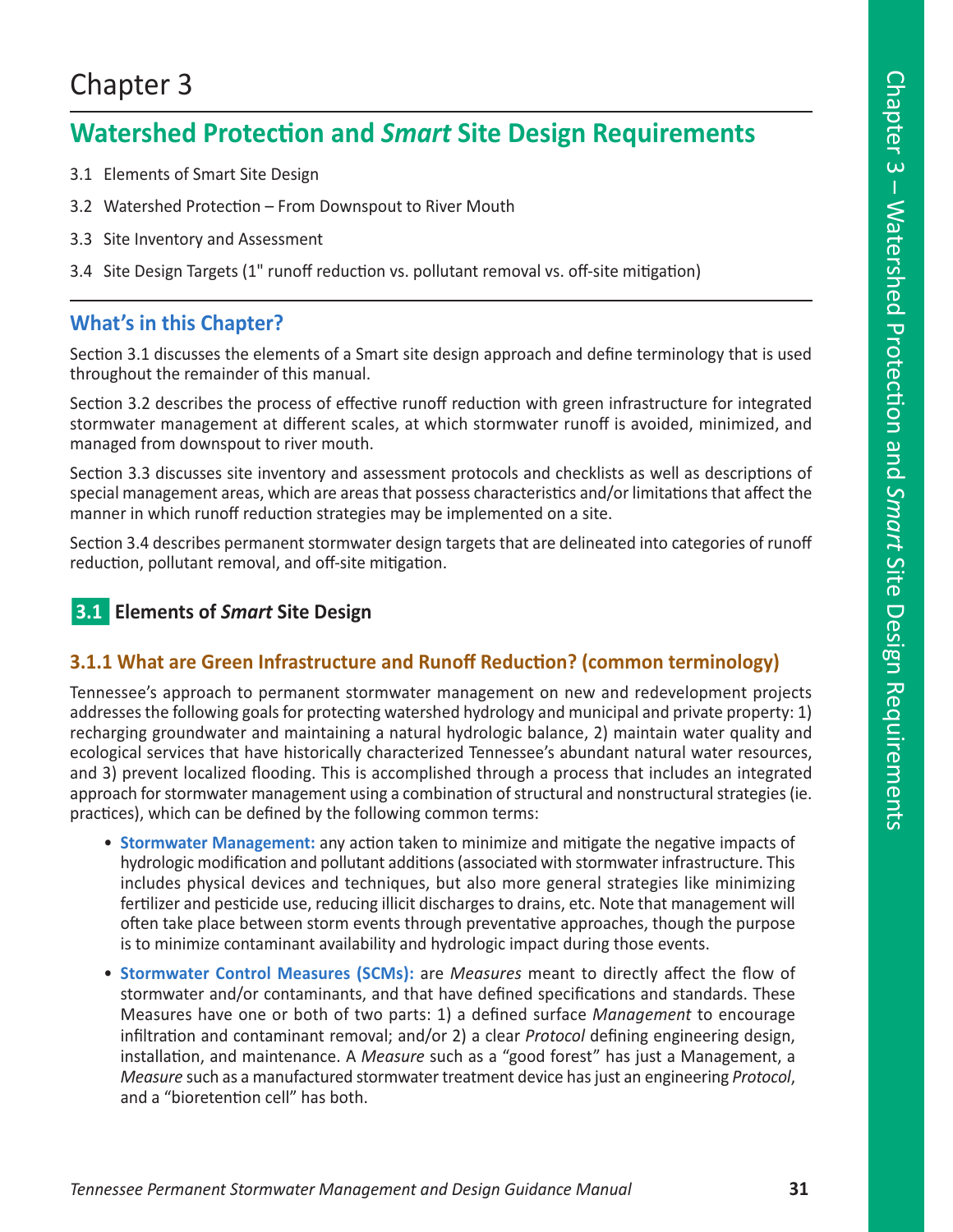- **Management:** a clearly defined state of soil and vegetation that provides the desired degree of infiltration and contaminant removal under the design conditions. This design condition is considered to be 15 years following stabilization, when the site has reached a reasonable level of maturity and is undergoing only gradual changes. The Management is the defined desired endpoint, and depends on a series of Techniques to get from the current disturbed condition to that endpoint. A Management has clearly defined specifications in the Manual including vegetation type and density, soil hydrologic characteristics, etc. The term Cover is sometimes used to describe a Management that has minimal inputs.
- **Technique:** Method or operation that progresses or sustains progress from one state of management to another higher-functioning management. These can fall in either of two general categories:
	- 1) Methods of getting from "here" to "there"; from the presumed worst-case condition immediately following development to the desired *Management* endpoint. The *Techniques* used in a specific site design will vary greatly depending on these starting conditions. For example, if an area of "good forest" is left undisturbed, no Technique at all is necessary to achieve a "good forest" *Management*. On the other hand, if the post-construction condition is a bare highlydisturbed mixture of surface and subsoil and is heavily compacted by traffic, the required Techniques to achieve a "good forest" *Management* in 15 years may well include the following: soil ripping; soil amendments; temporary vegetative cover; slope erosion control to allow establishment of the temporary vegetation; planting of trees of a specified type, size, and density; and perhaps fertilization and irrigation schemes and other maintenance requirements.
	- 2) The operations necessary to maintain the required trajectory towards the desired design condition, and to maintain that condition once it is achieved. In other words, the Protocol for maintenance of a "good forest" *Management* may refer to *Techniques* for tree thinning, tree fertilization, and invasive removal. Note that the Protocol for a "fair forest" *Management* might refer to the same *Techniques*, but with less intensive requirements.



**Figure 3.1: Stormwater management approach of storm drain stenciling, which identifies drains that discharge to local streams and states a no dumping regulation.**

# **3.1.2 Design Goals and Approaches**

Successful permanent stormwater management programs and plans integrate effective management early on in the planning process, prevent rather than mitigate stormwater impacts, and conserve site resources and lead design with the terrain in mind. In the following sections of this chapter, we introduce *Smart*site design as a process to achieve watershed protection elements in new development, maximize use of project site resources for stormwater management, and assist in minimizing the total treatment volume required for structural runoff reduction practices.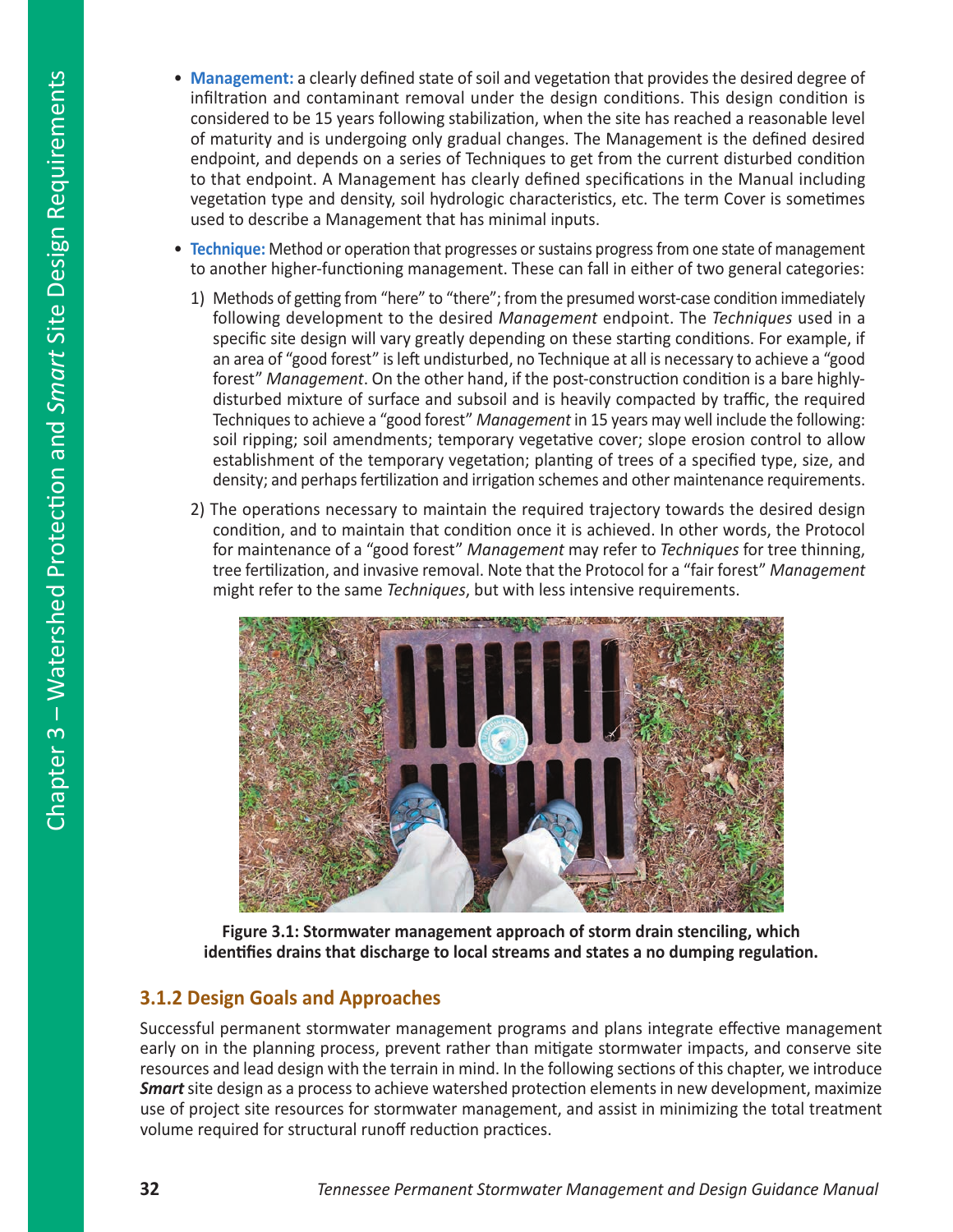The goal of *Smart* site design is to plan how to generally reduce runoff volume while minimizing changes to pre-development site hydrology, and mitigate other environmental impacts as spatially close to the impact as possible. The benefits of *Smart* site design are most apparent when incorporated into the site planning process as early as possible. This typically requires that certain considerations and allowances for green infrastructure are made in the project concept phase. When applied early, the *Smart*site design approach can sharply reduce stormwater runoff and pollutants generated by development. This can reduce both the size and cost of stormwater conveyance infrastructure.

There are three guiding principles that help achieve a *Smart*site design. These guiding principles will ensure that the required runoff treatment volume (and cost) is as low as possible under given site conditions and project considerations. The guiding principles are as follows:

- 1. *Avoid* generating stormwater runoff all together by preserving natural features.
- 2. *Minimize* impacts of necessary land disturbance and total impervious surfaces.
- 3. *Manage* stormwater runoff with green infrastructure.

The *Smart*site design techniques described in the following section are proactive management practices that minimize treatment volumes and the need for structural practices as well as ensure the longevity of a hydrologically-functional project site.

#### *Smart* **site design objectives include:**

- Avoiding the generation of stormwater runoff;
- Managing stormwater (quantity and quality) as close to the point of origin as practically possible and minimizing the use of large or regional-scale collection and conveyance systems;
- Preserving natural areas, topography, vegetation, and soils to reduce overall impact on watershed hydrology;
- Using simple, nonstructural methods for stormwater management that are lower in cost and lower maintenance needs than structural controls;
- Creating multifunctional landscapes; and
- Using natural drainage pathways (the site's hydrology) as a framework for site design.

#### **Actions that can be taken to reach objectives:**

- Shrinking cleared/disturbed land area and impervious surface footprints
- Increasing travel distances of concentrated runoff
- Maximizing sheet flow and vegetated areas
- Minimizing site and lot slopes
- Use open conveyances with undisturbed soil bottoms.

*Avoid:* In the project concept phase, there are many actions that may be taken to preserve or improve a site's capacity to absorb rainfall and minimize runoff – or as defined within, the landscape capacity for infiltration. These include preserving undisturbed natural areas, preserving riparian buffers, preserving or planting trees, avoiding development in floodplains, avoiding steep slopes, and minimizing disturbance on erodible soils.

There is a growing body of evidence indicating that headwater streams are the formative biogeochemical features of a watershed and have a profound effect on seasonal hydrology of stream systems. This evidence is contributing to the growing unified voice of researchers and professionals that recommend natural resource managers pay specific attention to headwater streams in conservation and protection elements of policy. While riparian buffers are requirements of site development plans and municipal stormwater permits, these areas are implicit volume reduction practices that minimize the need for explicit (or structure) management practices. Riparian buffers and protected natural areas do not contribute runoff volume in the overall site mass balance approach to green infrastructure implementation. Preservation of natural areas allows a designer to use "self-crediting" features on the site design plan. This may be accomplished by a combination of the following approaches: preserve natural topography within project layout, use natural drainage flowpaths and vegetated swales instead of storm pipes and curb and gutter, drain runoff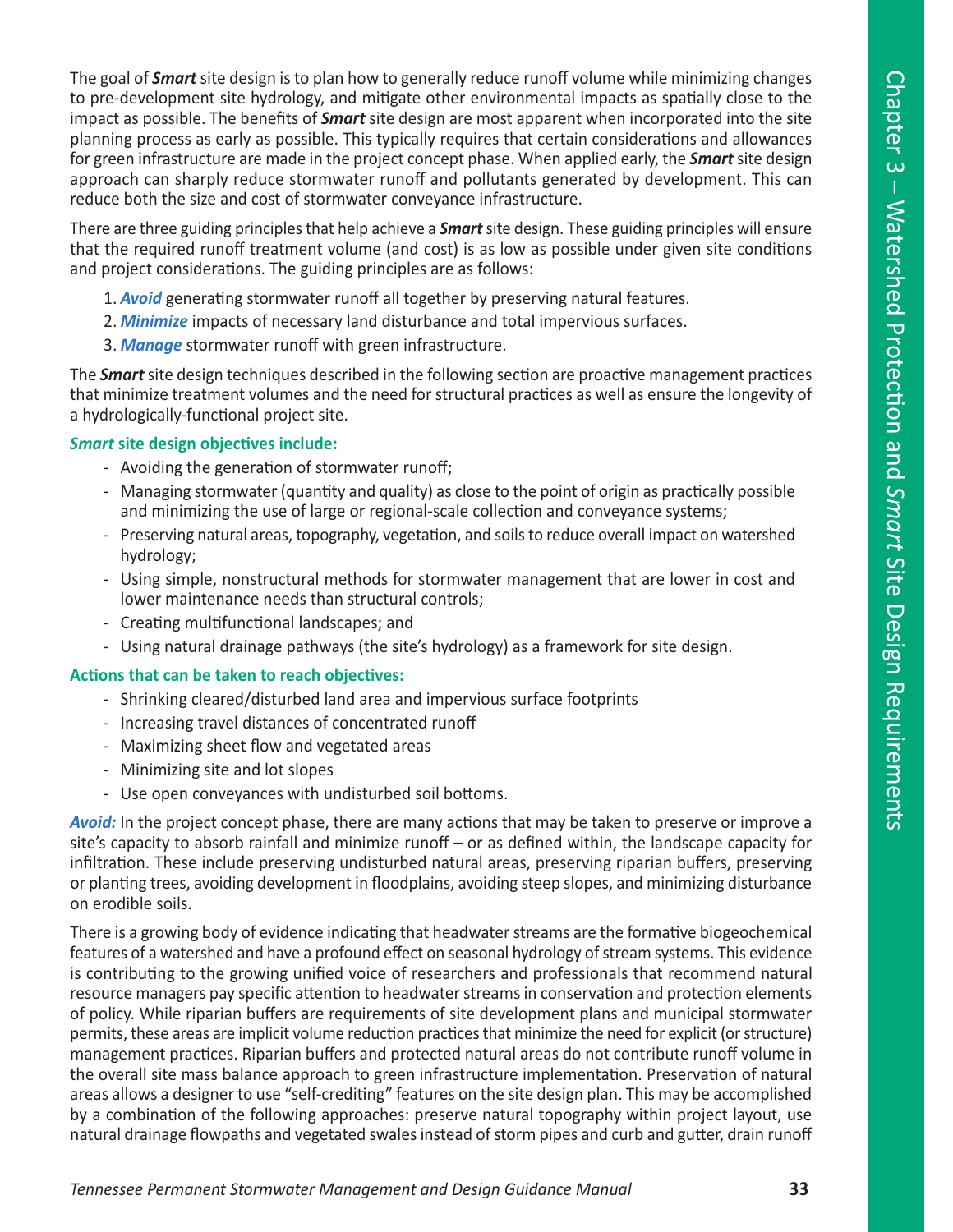to pervious areas, preserve landscape capacity for infiltration with minimizing grading extents, and berming and terraforming sloped areas to create small areas of depressional storage in infiltratable soils.

*Minimize:* Reducing impervious surface coverage reduces the need for runoff reduction and green infrastructure. When appropriate the following actions will reduce the volume of runoff for management in stormwater control measures: 1) reduce roadway lengths and widths, 2) reduce building footprints, 3) reduce parking area footprints, 4) reduce setbacks and frontages, 5) use fewer or alternative cul-de-sacs, 6) fit layout to terrain, 7) reduce limits of clearing and grading, and 8) utilize open space development.

*Manage:* Once all efforts are taken to avoid and minimize stormwater generation, there will be the need to implement structural SCPs to capture, manage, infiltrate, treat, and reuse runoff on site or in off-site mitigation projects. A suggested list of stormwater control practices including design specifications can be found in Chapter 5 of this manual. Check with you local municipal stormwater program for a list of locally-approved SCPs.

# n**3.2 Watershed Protection – From Downspout to River Mouth**

## **3.2.1 Green Infrastructure at Multiple Scales**

Development patterns (e.g. where people live), community design, population density, and water availability have been intractably linked throughout the course of history. These development factors significantly affect how communities function in terms of water use and quality. Decisions are made regarding water resources on a daily basis that affect lifestyles, quality of life, and the overall sustainability of regions. Managing critical water and land resources through *Smart* site design can reveal multiple benefits to communities related to economic prosperity and good quality of life experiences for citizens. Water resource management is done using the watershed as the operational unit. We now know that using a watershed approach to development is also crucial for the sustainable growth of our communities.

The greatest benefit of implementing permanent stormwater management through green infrastructure and smart site design will be seen at the watershed scale in the improved quality and protection of our rivers and streams. By utilizing practices on multiple spatial scales (single lot, streetscape, neighborhood, city) to mimic natural hydrology at the watershed level, we will experience healthier streams and rivers in our communities. Community planning actions at the watershed-scale that will work to achieve this include:

- 1. **Compact and Mixed-Use Development**  Using small lots, higher densities, and a connected street system, compact designs are a strategy for reducing development footprints of city centers. Mixed-use development also decreases footprints by increasing transportation options and minimizing the need for wide/large freeways.
- 2. **Street Networks** Creating a network of well-connected streets enhances traffic circulation while decreasing road footprints.
- 3. **Infill and Redevelopment**  Reusing existing impervious surfaces and existing infrastructure minimizes the generation of additional stormwater runoff.
- 4. **Stormwater Management Retrofits** Investing in replacing gray infrastructure with green infrastructure decreases the impact on streams and rivers that receive urban runoff from existing developments.
- 5. **Open Space Development**  Clustering houses into one area and preserving open space minimizes land disturbance, protects native soils and vegetation, and creates opportunity for disconnection practices.

The fundamental difference between conventional and *Smart*site design development is the way in which a project is initially conceived. A conventional development typically deals with runoff as something to move away from the project site as quickly as possible. A *Smart* site design development project is conceived with rainfall and runoff management in mind throughout the planning phase, by placing value on the natural landscape capacity to absorb rainfall and preserving these elements of a site. When runoff is generated in excess of the landscape capacity, then that runoff is managed as close to its source as possible. Implementing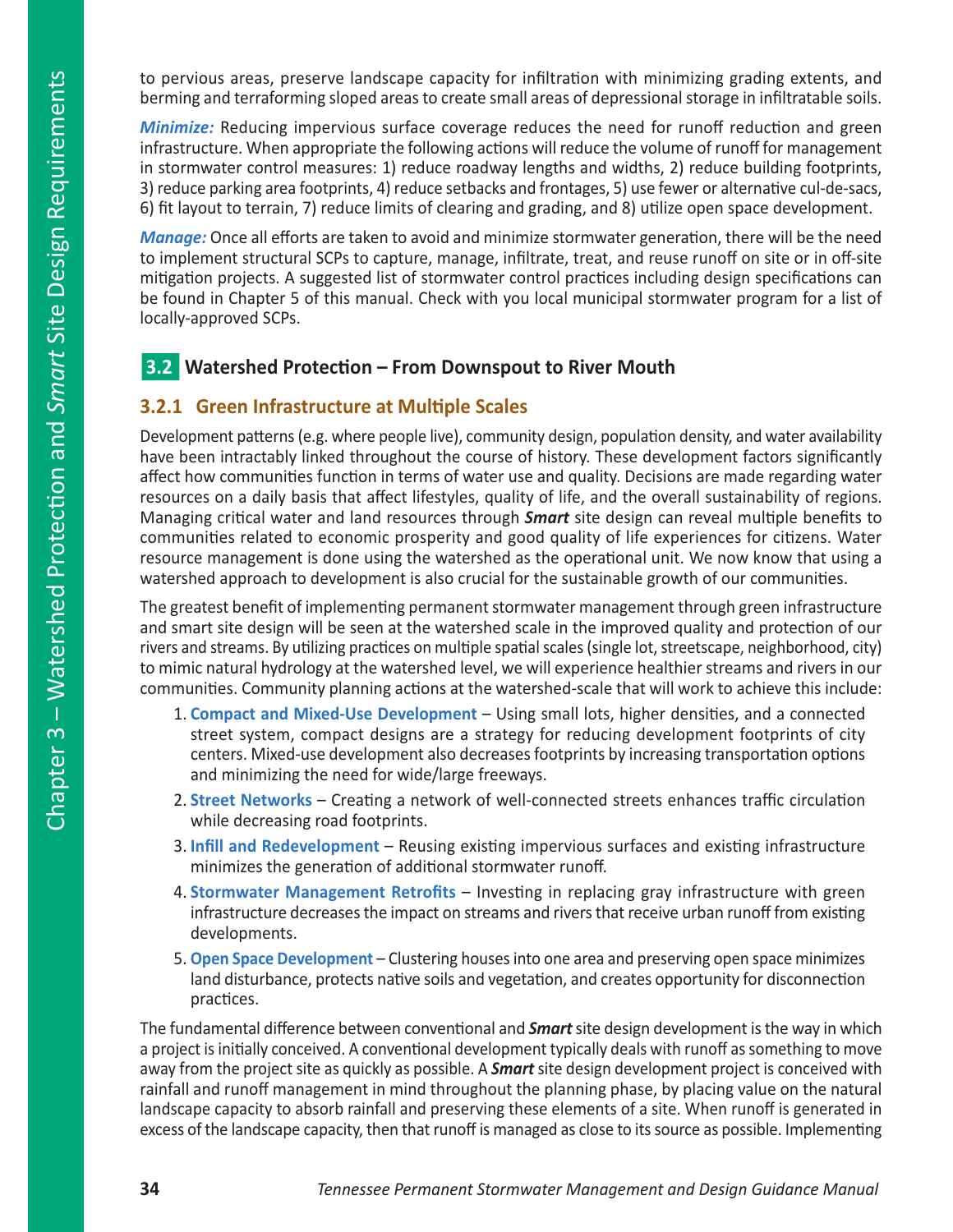the following principles in the concept phase of project development will ensure that the minimal amount of stormwater runoff is generated, therefore minimizing the size and extent of runoff reduction practices.

From the watershed scale to lot scale, the elements of *Smart*site design may be implemented in different applications to guide community development, neighborhood design, and individual parcel layout. The following tables outline the course of water resources from rainfall on a rooftop, through a watershed, and into receiving surface waters, and document how management practices have changed to achieve a watershed approach. Table 3.1 examines applications in a residential setting. Table 3.2 in a commercial setting.

| Approach                                                                                            | What it is                                                                  | What it replaced                                                           | <b>How it works</b>                                                                                                                       |
|-----------------------------------------------------------------------------------------------------|-----------------------------------------------------------------------------|----------------------------------------------------------------------------|-------------------------------------------------------------------------------------------------------------------------------------------|
| Land-Use Planning                                                                                   | Early site<br>assessment                                                    | Performing stormwater<br>management design<br>after site layout            | Map and design plan submitted at<br>earliest stage of project development<br>review showing environmental,<br>drainage, and soil features |
| Conservation of<br><b>Natural Areas</b>                                                             | Maximize forest<br>canopy, green space                                      | Mass clearing                                                              | Preservation of priority forests and<br>meadow and reforestation of turf<br>areas to intercept rainfall                                   |
| Earthwork<br>Minimization                                                                           | Conserve soils with<br>good infiltration as<br>well as existing<br>contours | Mass grading and soil<br>compaction                                        | Construction practices to conserve<br>soil structure and only disturb small<br>site footprint                                             |
| <b>Impervious Cover</b><br>Minimization                                                             | Smart site design                                                           | Large streets, lots and<br>cul-de-sacs                                     | Narrower streets, permeable<br>driveways, clustering lots, and other<br>actions to reduce pavement                                        |
| Runoff Reduction -<br><b>Impervious Surface</b><br>Disconnection and<br><b>Rainwater Harvesting</b> | Using rooftop runoff                                                        | Directly connected<br>roof gutters                                         | A series of practices to capture,<br>disconnect, store, infiltration, or<br>harvest rooftop runoff                                        |
| Runoff Reduction -<br>Infiltration and<br>Filtration                                                | Front yard<br>bioretention and<br>vegetated swales                          | Drainage from roof to<br>roadway; curb/gutter<br>and storm drain pipes     | Grading to treat roof, lawn, driveway,<br>and roadway runoff using vegetated<br>depressional storage and conveyance                       |
| Peak Reduction and<br>Treatment                                                                     | Linear wetlands                                                             | Large detention ponds                                                      | Long, multi-celled, forested wetlands<br>located in the stormwater<br>conveyance system                                                   |
| Aquatic Buffers and<br><b>Managed Floodplains</b>                                                   | Stream buffer<br>management                                                 | Unmanaged stream<br>buffers (building,<br>mowing up to the<br>stream bank) | Active revegetation of buffers and<br>restoration of degraded stream<br>channels                                                          |

## **Table 3.1: From Rooftop to Stream: Stormwater Management in a Residential Setting (Adapted from NAS 2009).**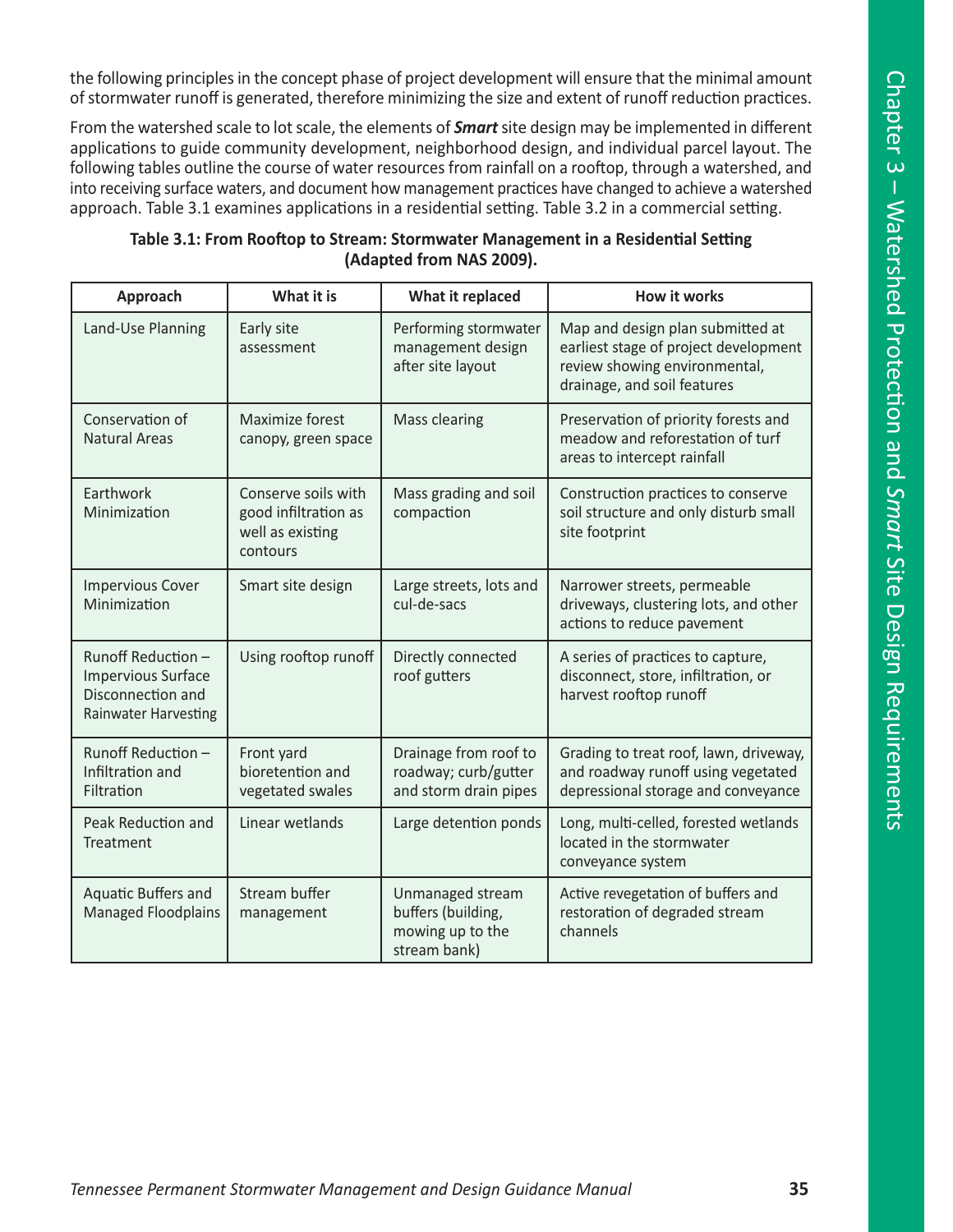### **Table 3.2: From Rooftop to Stream: Stormwater Management in an Industrial Setting.**

| Approach                                                                         | What it is                                         | What it replaced                                 | <b>How it works</b>                                                                                                                     |
|----------------------------------------------------------------------------------|----------------------------------------------------|--------------------------------------------------|-----------------------------------------------------------------------------------------------------------------------------------------|
| Pollution<br>Prevention                                                          | <b>Drainage</b><br>mapping                         | No map                                           | Analysis of the locations and connections of the<br>stormwater and wastewater infrastructure from the<br>site                           |
|                                                                                  | Hotspot site<br>investigation                      | Visual inspection                                | Systematic assessment of runoff problems and<br>pollution prevention opportunities at the site                                          |
| Rooftop<br>management                                                            |                                                    | Uncontrolled<br>rooftop runoff                   | Use of alternative roof surfaces or coatings to<br>reduce metal runoff, and disconnection of roof<br>runoff for stormwater treatment    |
|                                                                                  | Exterior<br>maintenance<br>practices               | Routine plant<br>maintenance                     | Special practices to reduce discharges during<br>painting, powerwashing, cleaning, sealcoating, and<br>sandblasting                     |
|                                                                                  | <b>Extending roofs</b><br>for no exposure          | <b>Exposed hotspot</b><br>operations             | Extending covers over susceptible loading/unloading,<br>fueling, outdoor storage, and waste management<br>operations                    |
| Vehicular<br>pollution<br>prevention                                             |                                                    | Uncontrolled<br>vehicle operations               | Pollution prevention practices applied to vehicle<br>repair, washing, fueling, and parking operations                                   |
| Outdoor pollution<br>prevention<br>practices<br>Waste<br>management<br>practices |                                                    | Outdoor materials<br>storage                     | Prevent rainwater from contact with potential<br>pollutants by covering, secondary containment, or<br>diversion from storm drain system |
|                                                                                  |                                                    | <b>Exposed dumpster</b><br>or waste streams      | Improved dumpster location, management, and<br>treatment to prevent contact with rainwater or<br>runoff                                 |
|                                                                                  | Spill control plan<br>and response                 | No plan                                          | Develop and test response to spills to the storm drain<br>system, train employees, and have spill control kits<br>available on site     |
|                                                                                  | Greenscaping                                       | Routine landscape<br>and turf<br>maintenance     | Reduce use of pesticides, fertilization, and irrigation<br>in pervious areas, and conversion of turf to forest or<br>bioretention       |
|                                                                                  | Employee<br>stewardship                            | Lack of stormwater<br>awareness                  | Regular ongoing training of employees on stormwater<br>problems and pollution prevention practices                                      |
|                                                                                  | Site housekeeping<br>and stormwater<br>maintenance | Dirty site and<br>unmaintained<br>infrastructure | Regular sweeping, storm drain cleanouts, litter<br>pickup, and maintenance of stormwater<br>infrastructure                              |
| Runoff<br>Treatment                                                              | Stormwater<br>Retrofitting                         | No stormwater<br>treatment                       | Filtering retrofits to remove pollutants from most<br>severe hotspot areas                                                              |
| <b>Illicit</b><br>Discharge                                                      | Detection and<br>Elimination                       | Outfall analysis                                 | Monitoring of outfall quality to measure effectiveness                                                                                  |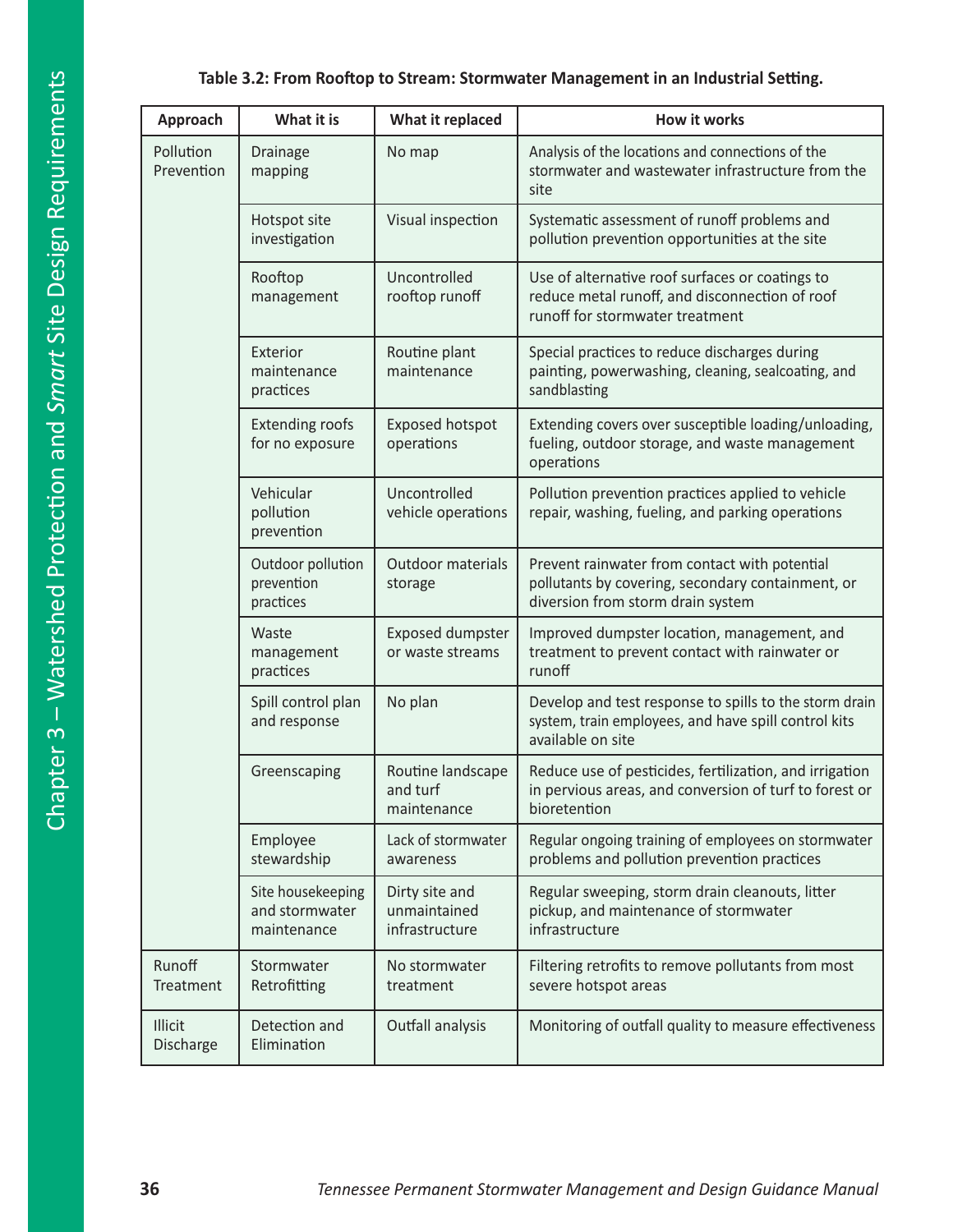#### **3.2.1.1 Watershed Scale**

Approaches to avoid and minimize stormwater runoff are essentially design decisions that reduce impervious surface footprints. These design decisions are best implemented during the concept and initial development phase of a project. If these approaches are implemented correctly, then overall stormwater management costs will be minimized for a project.

Alternative and/or vertical (taller) building designs should be considered to reduce impervious rooftop area. Consolidate functions and buildings or segment facilities to reduce the footprint of individual structures. Figure 3.2 shows the reduction in impervious footprint by using a taller building design (Rhode Island, 2011).



**Figure 3.2: Simplistic representation of how a vertical design decreases the total amount of impervious surface created.** 

Higher housing densities may also better protect water quality, especially at watershed scale. According to the American Housing Survey, 35% of new housing is built on lots between two and five acres, and the median lot size is just below one-half acre (Census, 2001). Local zoning may encourage building on relatively large lots, in part because local governments often believe that it helps protect their water quality (US EPA, 2006). Communities have assumed that low-density development at the site level results in better water quality. Such conclusions are often drawn from analysis that assumes a one-acre site has one or two homes with a driveway and a road passing by the property and the remainder of the site is well-established lawn. However, this logic overlooks two key caveats.: first, that the "pervious" surface remaining in low-density development is in fact additional land disturbance and may create a hydrologic response that looks more similar to impervious surface than predevelopment forests, and that secondly, low-density developments often require more off-site impervious infrastructure for utilities, transportation, and safety (US EPA, 2006).

In the experimental scenario below (Figure 3.3), the USEPA used commonly accepted hydrologic models to examine the question of which type of development (high density or low density) protects overall watershed services better. At the watershed scale, there is less overall runoff generated from a highdensity development than a low-density development due to the fact that there is more preserved undisturbed areas in the high-density development, which will naturally absorb much of the frequent small storm precipitation.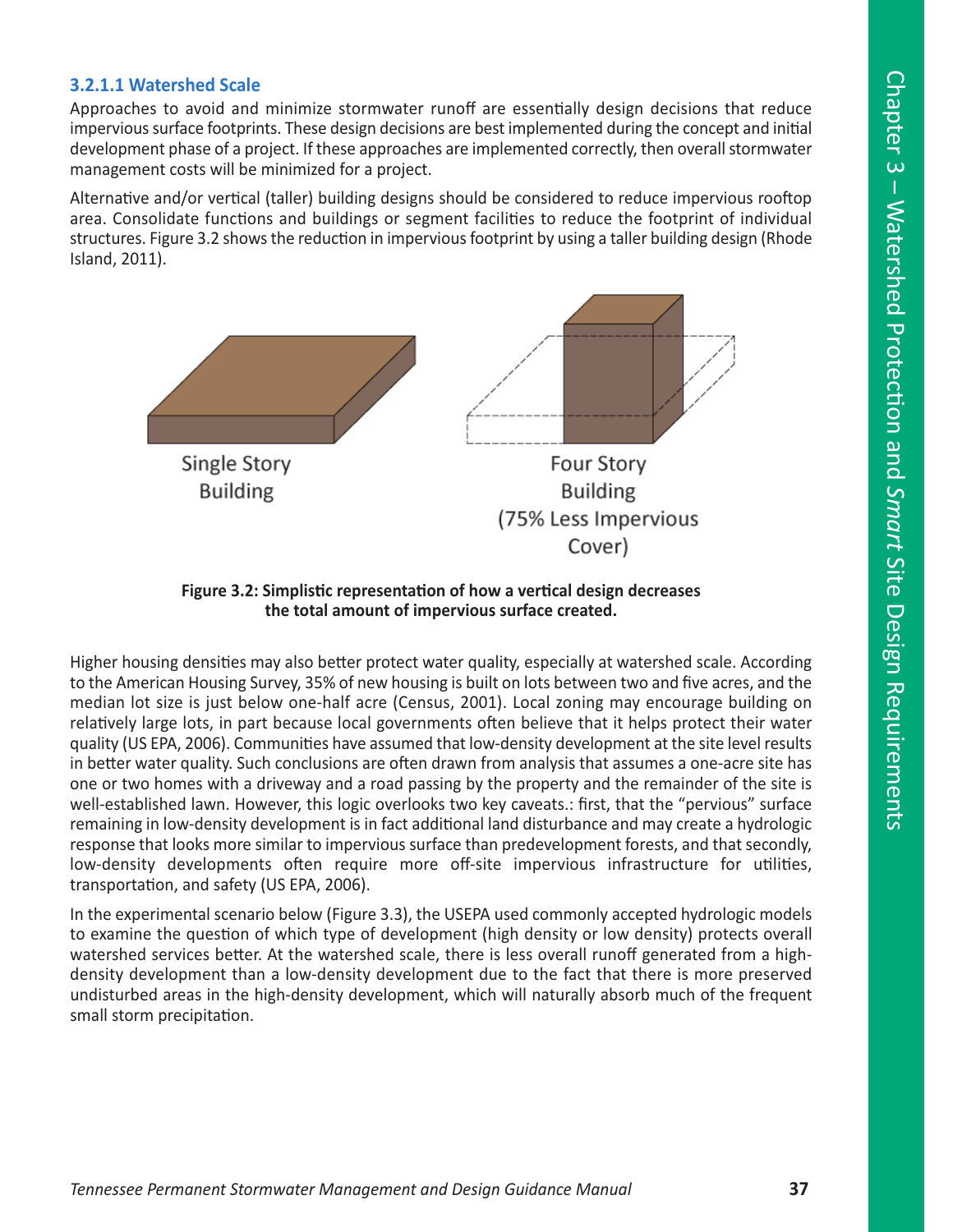

*Impervious cover =* **20%** *Runoff/acre =* **18,700 ft**3**/yr** *Runoff/unit =* **18,700 ft**3**/yr**

*Impervious cover =* **38%** *Runoff/acre =* **24,800 ft**3**/yr** *Runoff/unit =* **6,200 ft**3**/yr**

*Impervious cover =* **65%** *Runoff/acre =* **39,600 ft**3**/yr** *Runoff/unit =* **4,950 ft**3**/yr**

**Figure 3.3: Total average annual stormwater runoff for all scenarios (US EPA, 2006).**



**Figure 3.4: 10,000-acre watershed accommodating 10,000 houses (US EPA, 2006).**

### **3.2.1.2 Project Site Scale**

Mixed-use development can also reduce parking lot footprint with shared parking. Shared parking can be defined as parking utilized jointly among different buildings and facilities in a single area to take advantage of different peak parking characteristics that vary by time of day or day of the week. Since most parking spaces are only used part time, shared parking arrangements are designed to more efficiently meet the needs of areas that exhibit a mix of uses with varying peak parking demands. For example, many businesses or government offices experience their peak business hours during the daytime on weekdays, while restaurants and bars peak in the evening hours and on weekends. This presents an opportunity for shared parking arrangements where several different groups can use an individual parking lot without creating conflicts (RIDEM, 2011).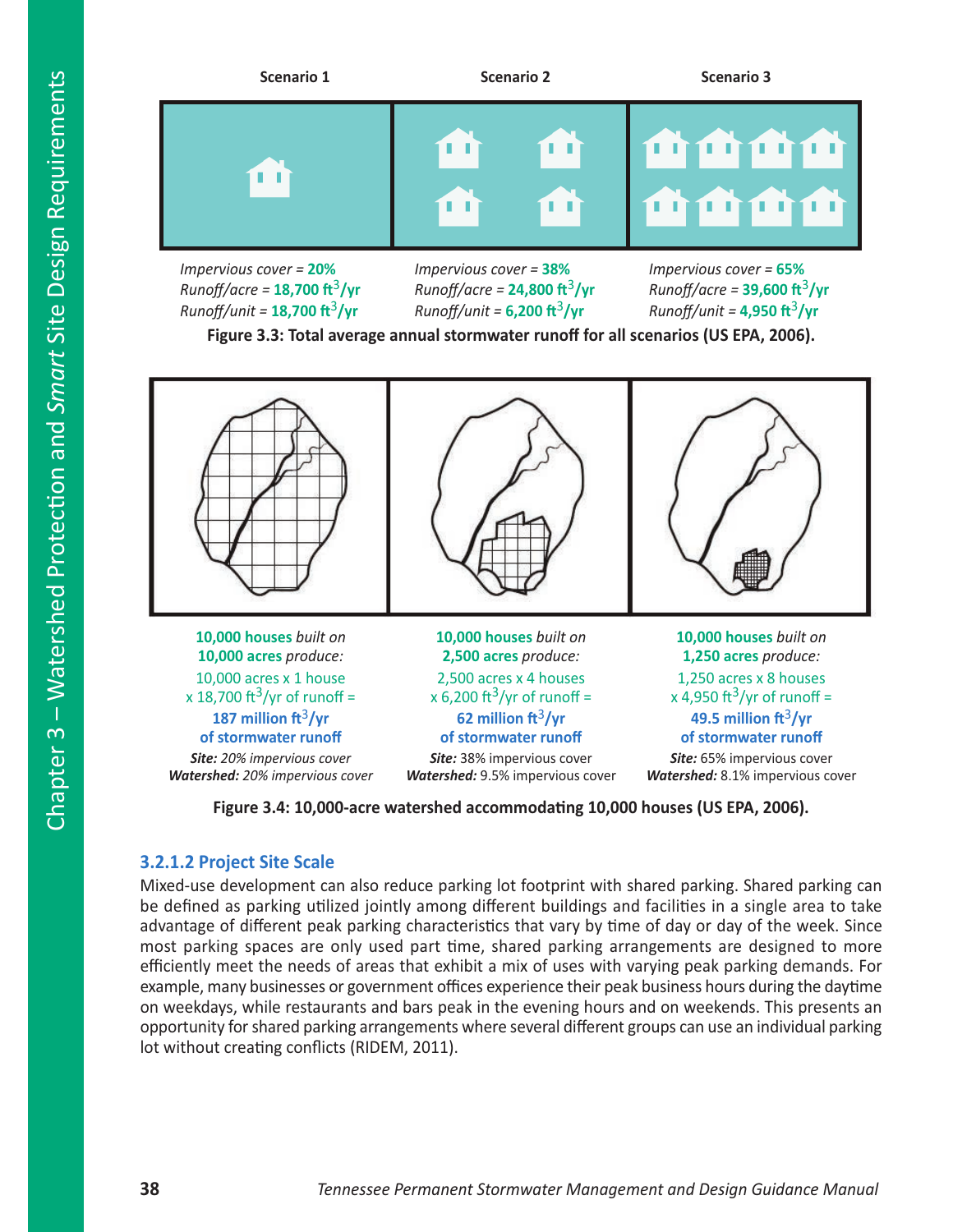

**Figure 3.5: Example of separate complex development and mixed-use development.**

Mixed-use development is not a new planning concept. Many of the region's older downtowns and neighborhood centers have homes, shops, offices, and schools built closer together and connected by a fine grid of streets that allow people to walk, bike or take transit in order to meet their daily needs. This approach not only replicates the pedestrian-friendly character of the older parts of the cities, but also benefits water quality by reducing the overall amount of impervious surface dedicated to streets and parking lots (US EPA, 2009).

Residential road layout generally fall into 3 categories: grid, curvilinear, and hybrids of the two. As illustrated in the figure and table below, grid and curvilinear layouts have practical benefits, and hybrid designs attempt to take the best features of the two (Hinman, 2005).

| Road pattern | <b>Impervious</b><br>coverage | Site disturbance                                                             | <b>Vehicle Efficiency</b>                                                                      | Biking, Walking,<br><b>Transit</b>                                                    |
|--------------|-------------------------------|------------------------------------------------------------------------------|------------------------------------------------------------------------------------------------|---------------------------------------------------------------------------------------|
| Grid         | 27-36%                        | Less adaptive to site<br>features and topography                             | More efficient - disperses<br>traffic through multiple<br>access points                        | Promotes by more<br>direct access to<br>services and transit                          |
| Curvilinear  | 15-29%                        | More adaptive for<br>avoiding natural features,<br>and reducing cut and fill | Less efficient $-$<br>concentrates traffic<br>through fewer access<br>points and intersections | Generally discourages<br>with longer, more<br>confusing, and less<br>connected system |

|  | Table 3.3: Description of residential road layout. |  |
|--|----------------------------------------------------|--|
|  |                                                    |  |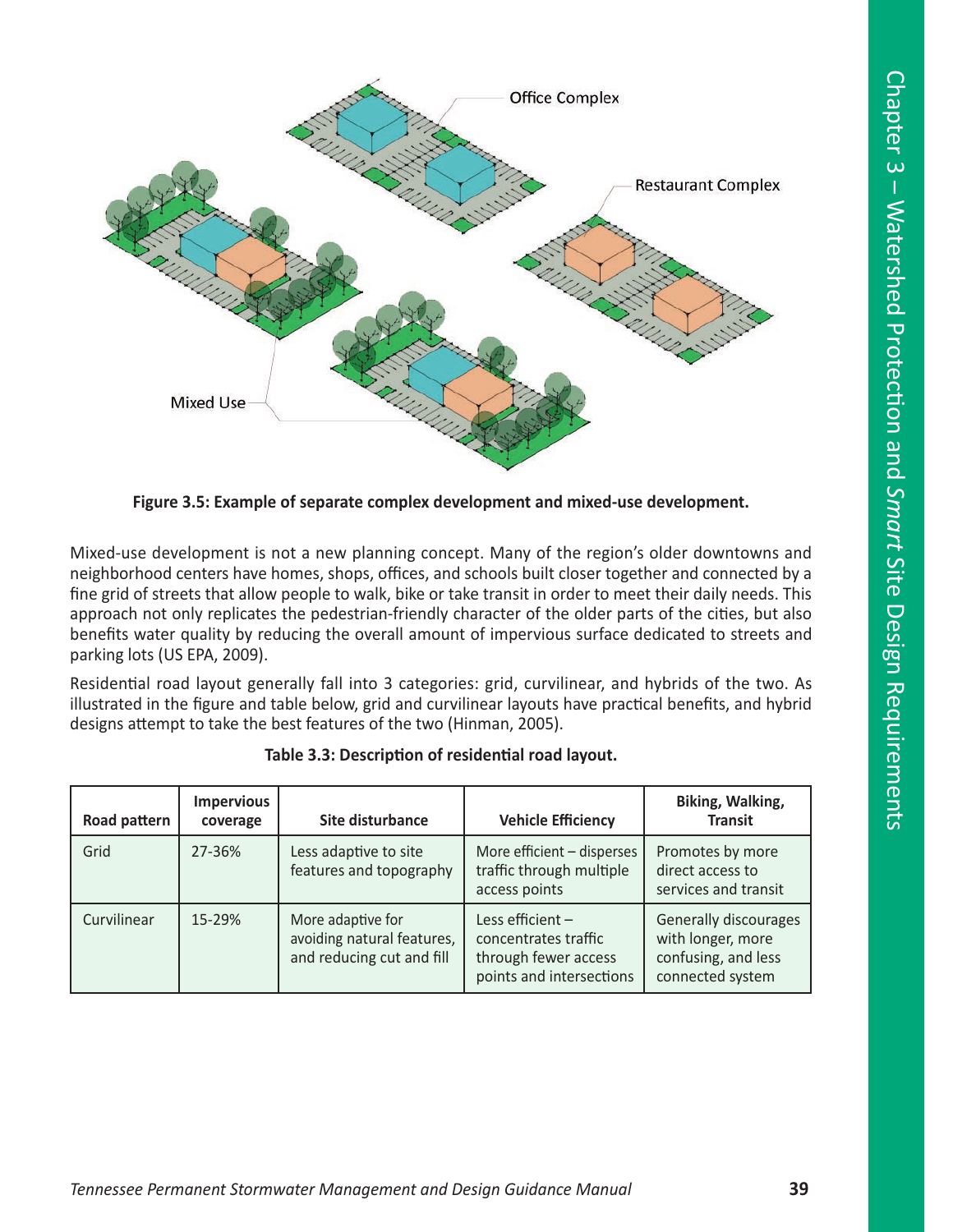

**Figure 3.6: From left to right: grid, curvilinear, and hybrid pattern (AHBL Engineering).** 

Streets offer unique opportunities for handling and treating their runoff, but conventional street design practices focus primarily on moving the automobile and diverting runoff to the curb and gutter, contributing to increased runoff volume and poor water quality (US EPA, 2009). Residential streets and private streets within commercial and other development should be designed for the minimum required pavement width needed to support travel lanes, on-street parking, and emergency access. Many communities require minimum street widths that are much wider than needed to support travel lanes, on-street parking, and emergency access. Access streets in subdivisions often are wider than the collector and higher order streets that receive their traffic. Ironically, excessively wide streets encourage excessive speed as well (RIDEM, 2011). Narrower streets can be used in most residential development that generate less than 500 average daily trips (ADT), perhaps widths of 22–26 feet (Cook, 2007). Narrower streets could also be feasible for streets with 500–1,000 ADT (US EPA 2014).

Road length also is an important issue. Road length should first be addressed from a macro level planning perspective. Obviously overall dense patterns of development result in dramatically less road construction than low density patterns, holding net amount of development constant. High-density development and vertical development contrast sharply with low density sprawl, which has proliferated in recent years and has required vast new highway systems throughout urban fringe zones (RIDEM, 2011).



**Figure 3.7: Various road designs. (adapted from Schueler, 1995).**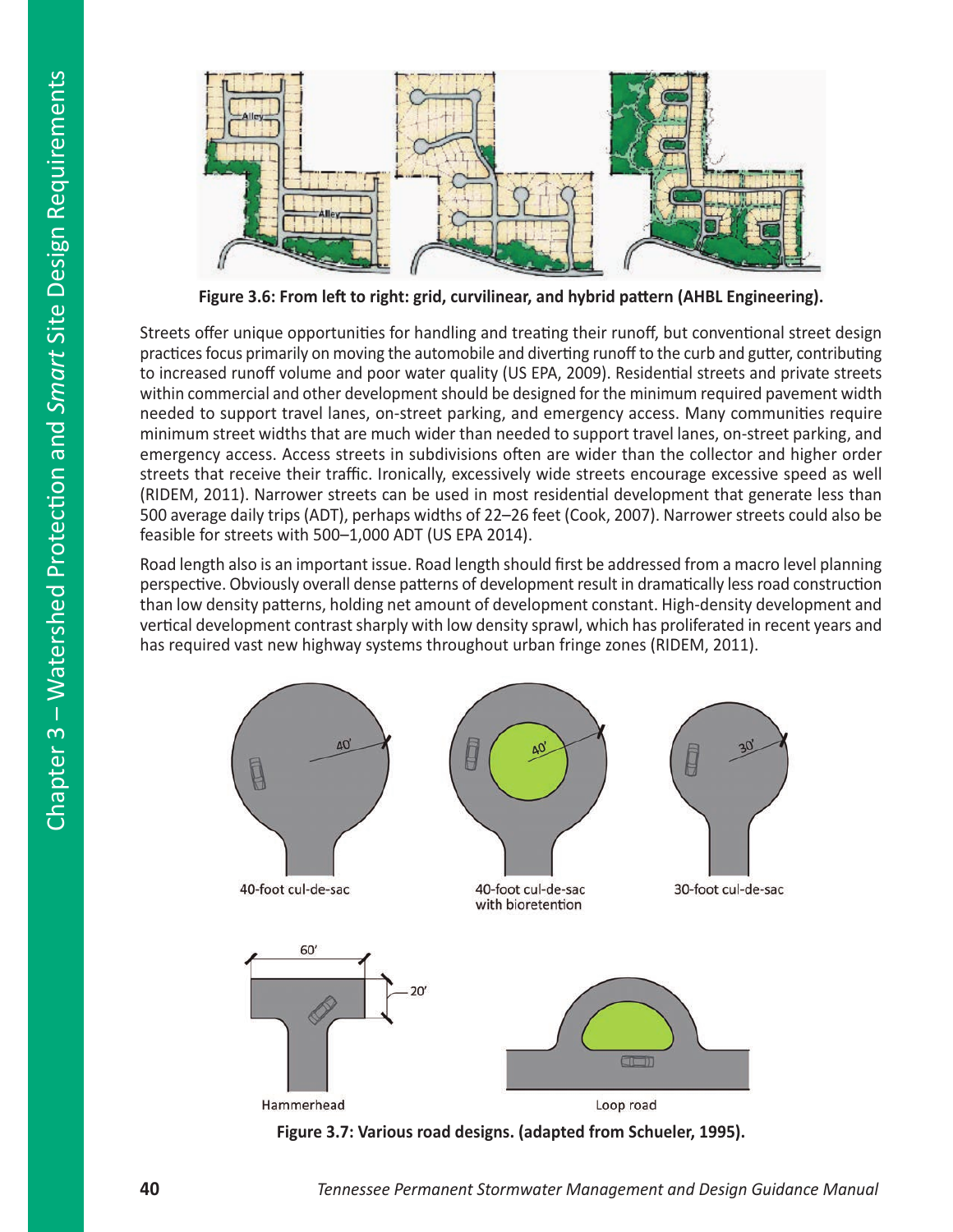Parking lots, like streets, make up large areas of impervious surface and contribute to polluted runoff. Set appropriate parking ratios for development projects and allow businesses to count underused nearby on-street parking spaces toward meeting their parking requirements.

Cul-de-sacs can also needlessly increase impervious area. In general, cul-de-sac should be discouraged; however, a number of alternatives are available where topography, soils, or other site-specific conditions suggest this road design.

Numerous alternatives create less impervious cover than the traditional 40-foot cul-de-sac (Fig. 3.6). These alternatives include reducing cul-de-sacs to a 30-foot radius and creating hammerhead tee or a loop. Sufficient turnaround area is a significant factor to consider in the design of cul-de-sacs. In particular, the types of vehicles entering into the cul-de-sac should be considered. In addition, many newer large service vehicles are designed with a tri-axle (requiring a smaller turning radius) and many school buses usually do not enter individual cul-de-sacs (RIDEM, 2011).



**Figure 3.8: Cul-de-sac with bioretention.**

Right-of-ways (ROWs) are pieces of land reserved for transportation, utilities and other uses. One inch of rain falling on one block of typical city street (40' x 300') generates some 6700 gallons of stormwater runoff. This runoff can become a problem for communities in the form of downstream flooding and nonpoint source pollution or it can become a resource providing moisture for neighborhood vegetation if captured close to the source. Many ROWs are un-vegetated, featuring only earthen areas of compacted dirt or uniform gravel. These areas can be turned into rain gardens that infiltrate stormwater from neighborhood streets. ROWs are legally and logistically easier to work in than the street itself, making them good locations for volunteer-led neighborhood tree-planting efforts and green infrastructure projects (McAdam, 2010).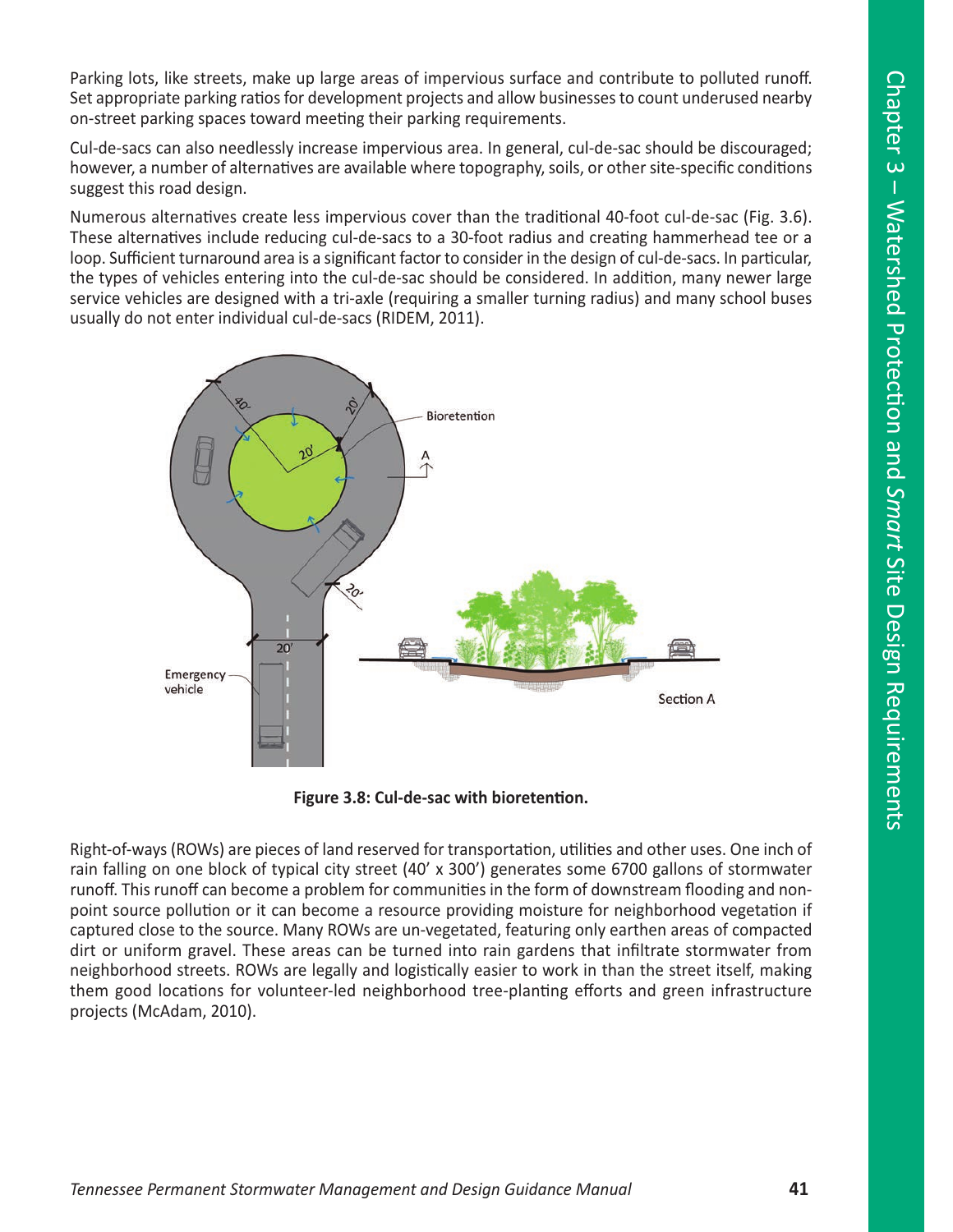

**Figure 3.9: A low-density street in Knoxville, TN (Source: SMART Center).**



**Figure 3.10: Some street retrofitted with linear bioretention, bike lane, and street trees (Source: SMART Center).**

Eliminating curbs and gutters on streets will typically require installation of a grass or vegetated swales to accept the stormwater runoff from the street. Traditional curbs and gutters are very effective at quickly collecting and delivering stormwater runoff to a central location for storage and possibly treatment. As a result, they provide no opportunity for removal of pollutants. Elimination of curbs and gutters and the introduction of vegetated swales, bioretention and filter strips to collect and convey runoff are suitable for a range of conditions. Where adequate space exists and traffic conditions will allow, this approach will allow for filtering, infiltration, and reduction of peak runoff volumes and flow velocity. (Cook, 2007)

#### **3.2.1.3 Lot Scale**

Structural SCMs can also be used in conjunction with the previously mentioned nonstructural approaches for runoff reduction. SCM design specification and implementation information can be found in Chapter 5. These practices are designed to capture a specific volume of runoff from the impervious surfaces of a residential or commercial site and can be integrated into a larger site plan.

Lot scale stormwater management is greatly effective because it captures and manages stormwater runoff close to the point of origin. Using a system of small, diffuse structural measures to meet runoff reduction and pollutant removal targets is generally less demanding with regards to the level of complexity in engineering design and needed physical materials. However, this approach requires more coordination between property owners and their involvement in the maintenance of structural measures to ensure they are functioning as designed.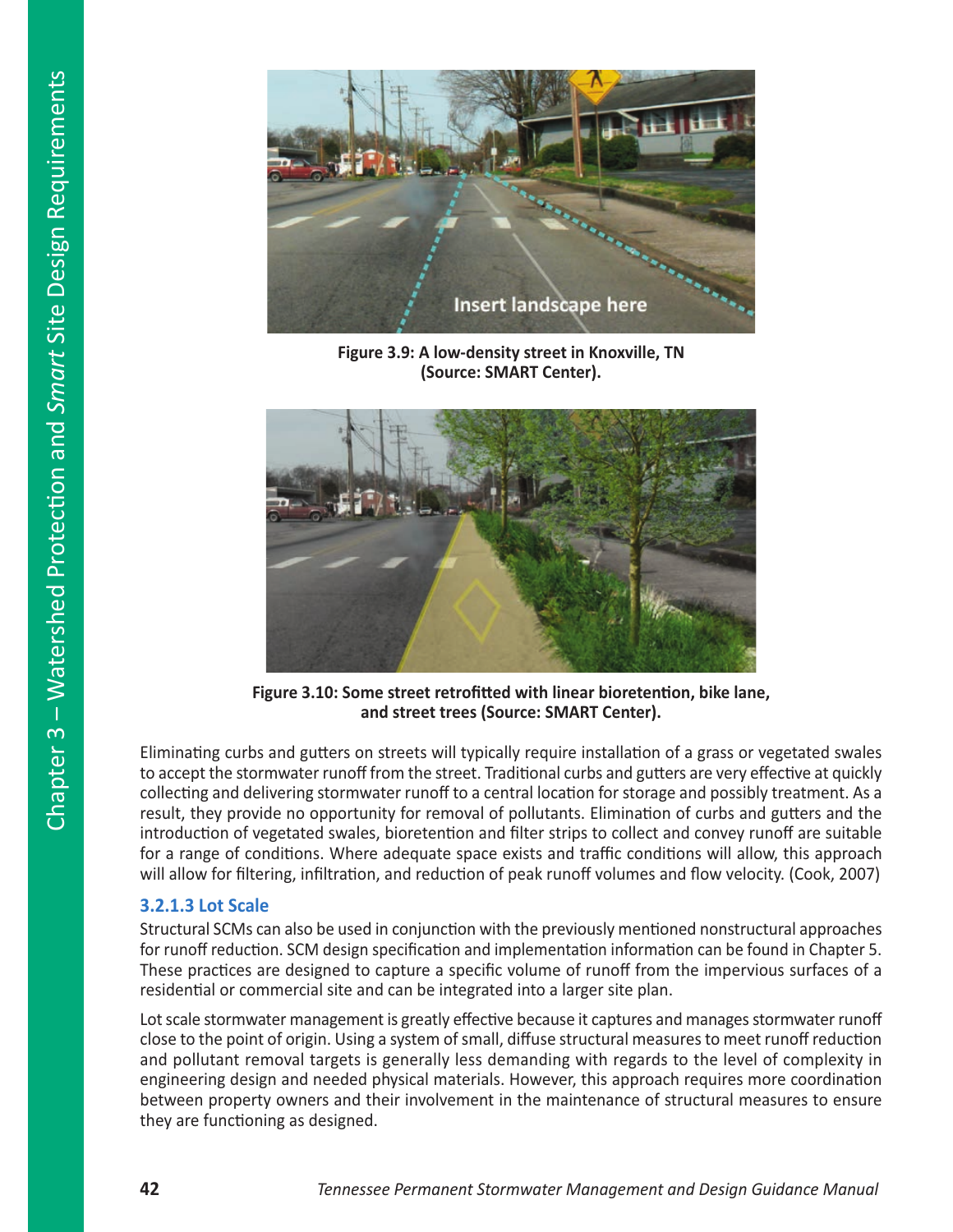

**Figure 3.11: Photographs of lot scale runoff reduction measures. Left: a roadside vegetated verge (ie. no curb or gutter) that accepts roadway runoff, uses engineered soils to infiltrate runoff, and conveys excess runoff to a small treatment wetland. Right: a residential rain garden captures and infiltrates runoff from half of the house rooftop and driveway.** 

# **3.2.2 The Role of Redevelopment**

Redevelopment is defined as new construction on a site that has pre-existing uses. Promoting infill development and redevelopment is desirable because it takes pressure off the suburban fringes, thereby preventing sprawl, and it minimizes the creation of new impervious surfaces. However, redevelopment is more complex because of the need to upgrade existing infrastructure, the limited availability and affordability of land, and the complications caused by rezoning. These sites also may require cleanup or remediation before redevelopment can occur (see section 3.3 for special management areas). Innovative zoning incentives along with careful selection of SCPs are needed to achieve fair and effective stormwater management systems in these areas.

| Approach                                                                                 | What it is                                                                    | What it replaced                                                | How it works                                                                                                                                                                   |
|------------------------------------------------------------------------------------------|-------------------------------------------------------------------------------|-----------------------------------------------------------------|--------------------------------------------------------------------------------------------------------------------------------------------------------------------------------|
| <b>Smart</b> Site Design                                                                 | Site design to<br>prevent pollution<br>through minimizing<br>impervious cover | Conventional site<br>design                                     | Designing redevelopment footprint to<br>restore natural area remnants, minimize<br>needless impervious cover, and reduce<br>hotspot potential                                  |
| <b>Runoff Volume</b><br>$Reduction-$<br>Disconnection and<br><b>Rainwater Harvesting</b> | Rooftop treatment<br>on the roof or in<br>the landscaping                     | Traditional<br>rooftops and<br>directly connected<br>downspouts | Use green roofs to reduce runoff generation;<br>Use rain tanks to capture and reuse<br>rainfall; Use rain gardens to capture and<br>infiltrate parking lot and rooftop runoff. |
| Soil Conservation<br>and Reforestation                                                   | Runoff reduction in<br>pervious areas and<br>increased tree<br>canopy         | Impervious or<br>compacted soils<br>and turf grass              | Reduce runoff from compacted soils<br>through tilling and compost amendments;<br>Providing adequate rooting depth for<br>mature tree development.                              |
| Runoff Reduction -<br>Subsurface                                                         | Increase<br>permeability of<br>impervious cover                               | Impermeable<br>asphalt or<br>concrete                           | Use of permeable pavements to decrease<br>runoff and infiltrate/store in subsurface.                                                                                           |
| Runoff Reduction -<br>Vegetated                                                          | <b>Runoff treatment</b><br>in the street                                      | Sidewalks, curb<br>and gutter, and<br>storm drains              | Use bioretention planter boxes to capture,<br>filter, and/or infiltrate runoff.                                                                                                |
| <b>Runoff Treatment</b>                                                                  | <b>Filtration for water</b><br>pollutants                                     | Catch basins and<br>storm drain pipes                           | Use underground sand filters or other<br>devices to treat hotspot runoff.                                                                                                      |

|  |  | Table 3.4: From Rooftop to Stream: Stormwater Management in Redevelopment Projects. |  |
|--|--|-------------------------------------------------------------------------------------|--|
|--|--|-------------------------------------------------------------------------------------|--|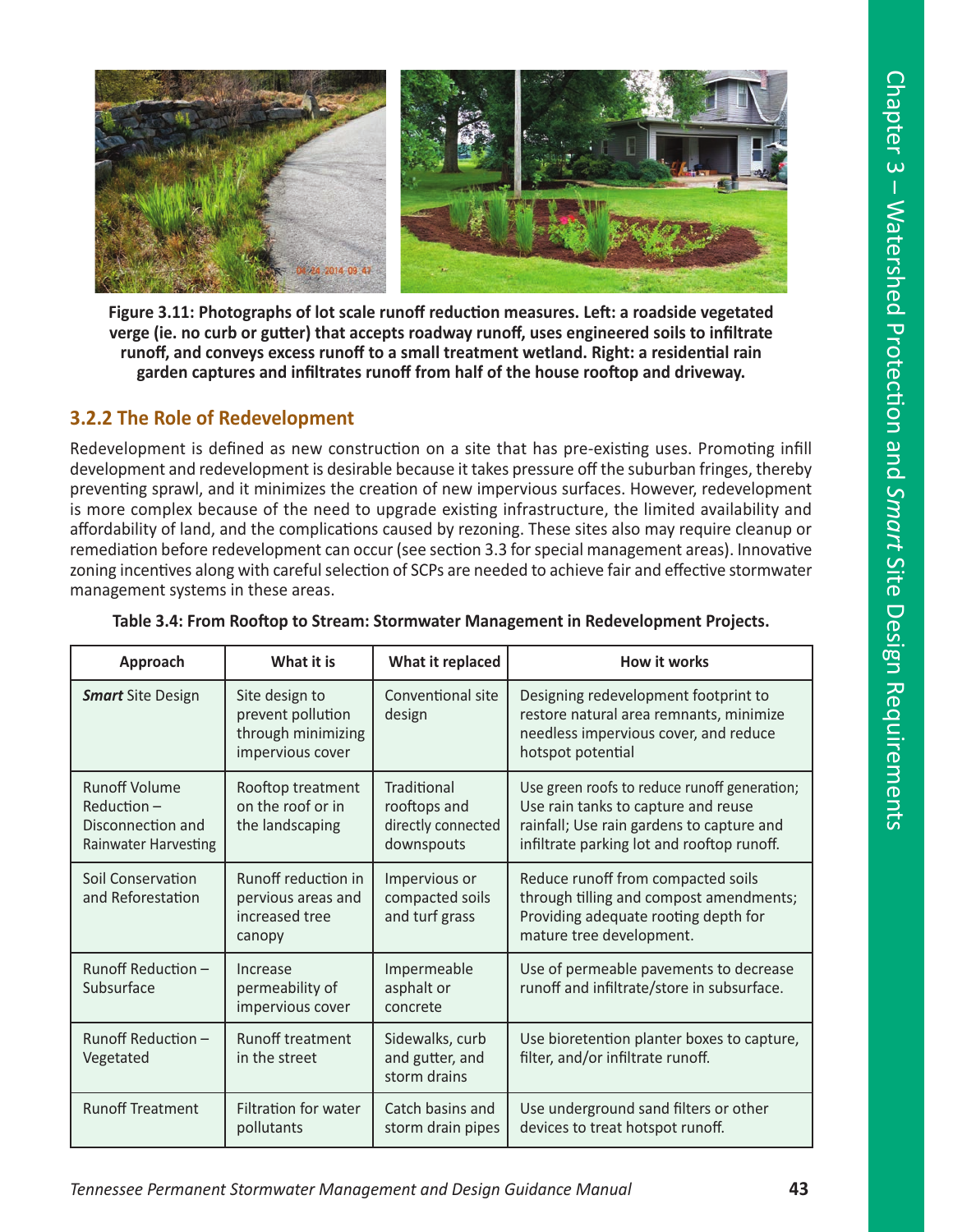| Approach                              | What it is                                        | What it replaced | How it works                                                                                                                                           |
|---------------------------------------|---------------------------------------------------|------------------|--------------------------------------------------------------------------------------------------------------------------------------------------------|
| <b>Municipal Good</b><br>Housekeeping | Street cleaning                                   | Unswept streets  | Targeted street cleaning on priority streets<br>to remove trash and sediment/solids.                                                                   |
| <b>Watershed Planning</b>             | Off-site stormwater<br>treatment or<br>mitigation | On-site waivers  | Stormwater retrofits or restoration projects<br>elsewhere in the watershed to compensate<br>for stormwater requirements that cannot<br>be met on-site. |

# **3.3** Site Inventory and Assessment

*Smart* site design may only be fully attained with a complete and thorough initial site inventory and assessment of existing hydrologic function and documentation of special management conditions. The section below outlines the components of a site inventory and assessment, as well as delineates special management areas based upon the presence of native and built conditions.

There are many conditions that affect the way water moves through a site. As the MS4 permit states, pre-development infiltrative capacity of soils at the site, otherwise defined as a site's *landscape capacity* throughout the remainder of this manual, must be taken into account when determining runoff reduction requirements. *Special management areas*, defined later in this chapter, must also be taken into account through conditional design requirements in order to ensure the protection of water quality and SCM function. Local stormwater programs must create provisions that allow development to occur under these special circumstances while not setting requirements that force design and implementation to go above and beyond practicable efforts.

# **3.3.1 Protocols and Checklists**

The intended use of a project site greatly affects the selection and performance of stormwater management approaches, the implementation of smart site design and selection of stormwater control measure. Characteristics that delineate land use types are described in generalities below:

- **Rural:** Impervious surface is generally widely dispersed, significant percentage of acreage is in managed turf, and areas are especially suited for minimization and avoidance approaches as well as vegetated infiltration controls. Generally the existing condition for a greenfield development project.
- **Residential:** Medium to high density residential developments (< 1/3 acre lot size), generally limited open space relative to rural areas, and measures are likely to be proximate to homes and buildings, creating a greater need to address safety, mosquito, and maintenance considerations.
- **Roads and Highways:** Linear corridors that typically generate high stormwater pollutant loads due to vehicle traffic and road maintenance activities (ie. deicing), and limitations on use of measures are generally dependent on adequate space for pretreatment as well as design for large storm conveyance.
- **Commercial:** Variable size and managements of drainage areas, potential for large sub-basin drainage scale measures, and limitations due to site-specific characteristics and flowpath routing.
- **Industrial:** Variable size and managements of drainage areas, high potential for hotspots, and limitations due to site-specific characteristics and flowpath routing.

The following table shows how specific SCMs are recommended or considered conditional for use within a project land use context (Table 3.5).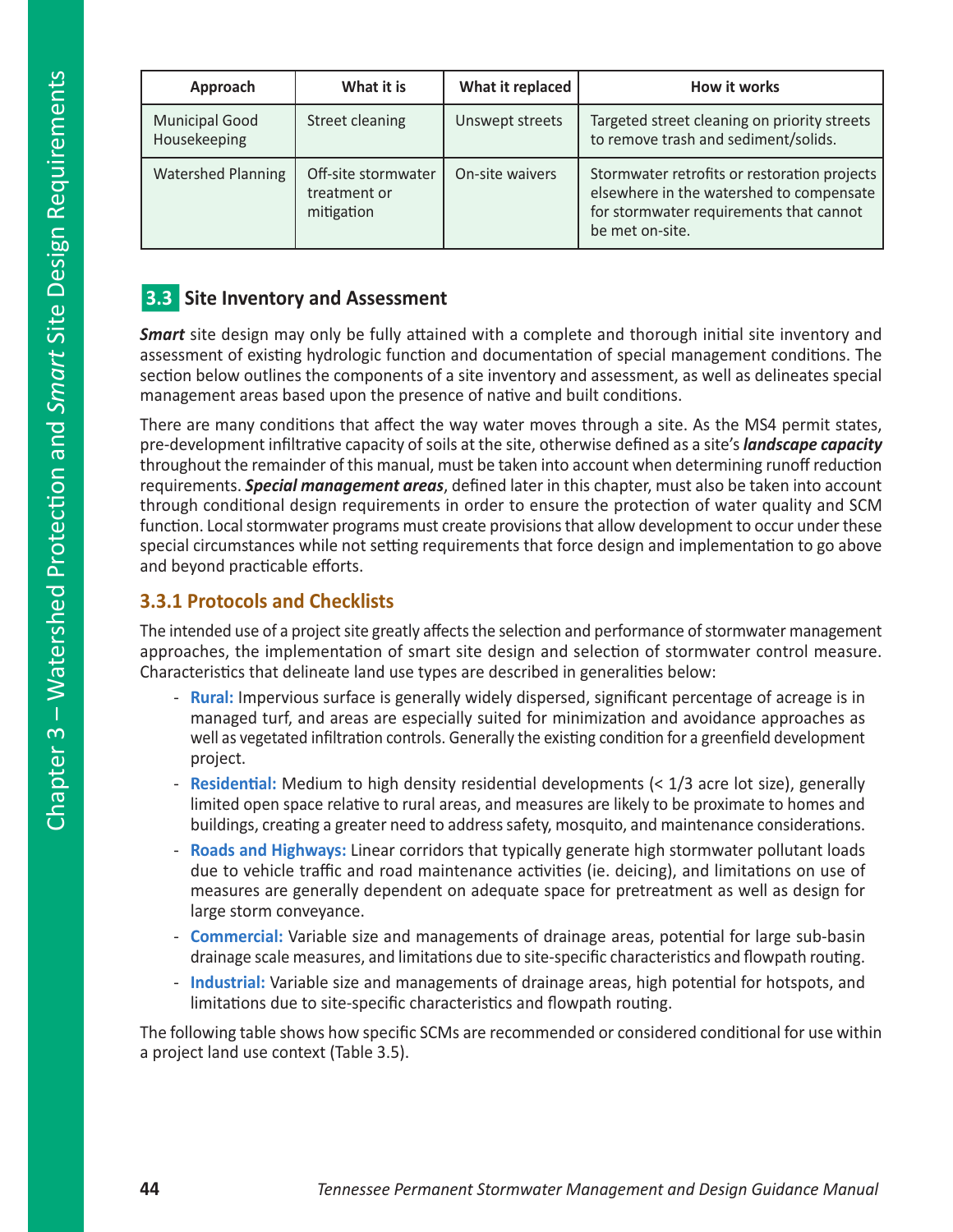## **Table 3.5: Stormwater Control Measure Recommendations Based on Project Land Use.**

| <b>Stormwater Control Measure</b> | <b>Rural</b>             | <b>Residential</b>       | <b>Roads</b><br>& Highways | Commercial               | Industrial                 |
|-----------------------------------|--------------------------|--------------------------|----------------------------|--------------------------|----------------------------|
| Filter Strips1                    | preferred                | preferred                | preferred                  | preferred                | limited <sub>2</sub>       |
| Infiltration Areas                | preferred                | preferred                | conditional <sub>2</sub>   | limited 3                | conditional 2,3,5          |
| Bioretention                      | preferred                | preferred                | conditional <sub>2</sub>   | limited <sub>2</sub>     | conditional <sub>2,5</sub> |
| Permeable Pavement                | limited <sub>6</sub>     | limited <sub>6</sub>     | limited <sub>6</sub>       | preferred                | conditional <sub>2,5</sub> |
| <b>Vegetated Swales</b>           | preferred                | preferred                | preferred                  | limited7                 | limited7                   |
| <b>Managed Vegetated Areas</b>    | preferred                | preferred                | preferred                  | preferred                | preferred                  |
| <b>Rainwater Harvesting</b>       | preferred <sup>4</sup>   | preferred <sup>4</sup>   | <b>NA</b>                  | conditional <sup>4</sup> | conditional <sup>4</sup>   |
| <b>Manufactured Filter Device</b> | limited <sup>9</sup>     | limited <sup>9</sup>     | preferred*                 | preferred*               | preferred <sub>2</sub>     |
| Stormwater Wetlands               | preferred <sub>2</sub> * | preferred <sub>2</sub> * | preferred <sub>2</sub> *   | preferred <sub>2</sub> * | preferred <sub>2</sub> *   |
| Green Roofs                       | limited <sup>8</sup>     | limited <sup>8</sup>     | <b>NA</b>                  | limited                  | limited                    |

*\* Preferred method for water quality treatment where infiltration is not allowed. Preferred – Most effective selection. Limited – Likely not the best selection, but may be applicable. May have conditional use requirements. Conditional – May be permitted under certain conditions and needs granted approval from the local stormwater program.* 

*1 Filter Strips include sheet flow to infiltration areas.*

- *2 May require pretreatment depending on land use and pollutant loading.*
- *3 Intended for residential or other small impervious surface areas.*
- *4 Requires a designated reuse activity.*
- *5 Depending on land use, may limit infiltration and require additional maintenance.*
- *6 Maintenance requirements.*
- *7 Drainage area and large storm conveyance.*
- *8 Typical residential roof geometry restricts application.*

*9 Excessive maintenance burden of underground systems in residential areas.* 

**Existing Hydrologic Function:** The first step in creating a conceptual development plan is to document existing site conditions, which greatly affect site hydrology and have an impact on the practicality and successful implementation of runoff reduction practices. Designers must identify any physical constraints at the project site that may restrict or preclude the use of particular SCMs and determine the *landscape capacity* for infiltration of rainfall. The primary factors to assess are described in detail below. More detailed site investigations may be required to adequately address some constraints and may be necessary on a siteby-site basis.

- 1. **Soil Texture:** The most relevant soil information is the Hydrologic Soil Group classifications and can be found for most areas in the web soil database (NRCS site link). In areas that are not mapped, field core data must be provided to describe soil texture and color as well as any redoximorphic features. Soil hydraulic conductivity information may be found in the web soil survey (http://websoilsurvey.sc.egov.usda.gov/App/HomePage.htm) but also must be verified through one of the suggested field tests (See Appendix A).
- 2. **Depth to Water Table:** Shallow water tables may lead to SCM failure or contamination of groundwater if certain practices are used. This information may be found in soil surveys and should be verified through field observations.
- 3. **Depth to Bedrock:** Shallow bedrock may limit the effectiveness of infiltration practices. Depth to bedrock information must be either obtained through the soil survey or determined through field observations.
- 4. **Topography:** This is the overall lay of the land and dictates the flow of surface water and groundwater. Topography may be found in online databases for conceptual planning purposes or surveyed in the field using surveyor's equipment for complete project design. Land slope governs the way water moves in overland flow and concentrated flow and has a large influence on retention capacity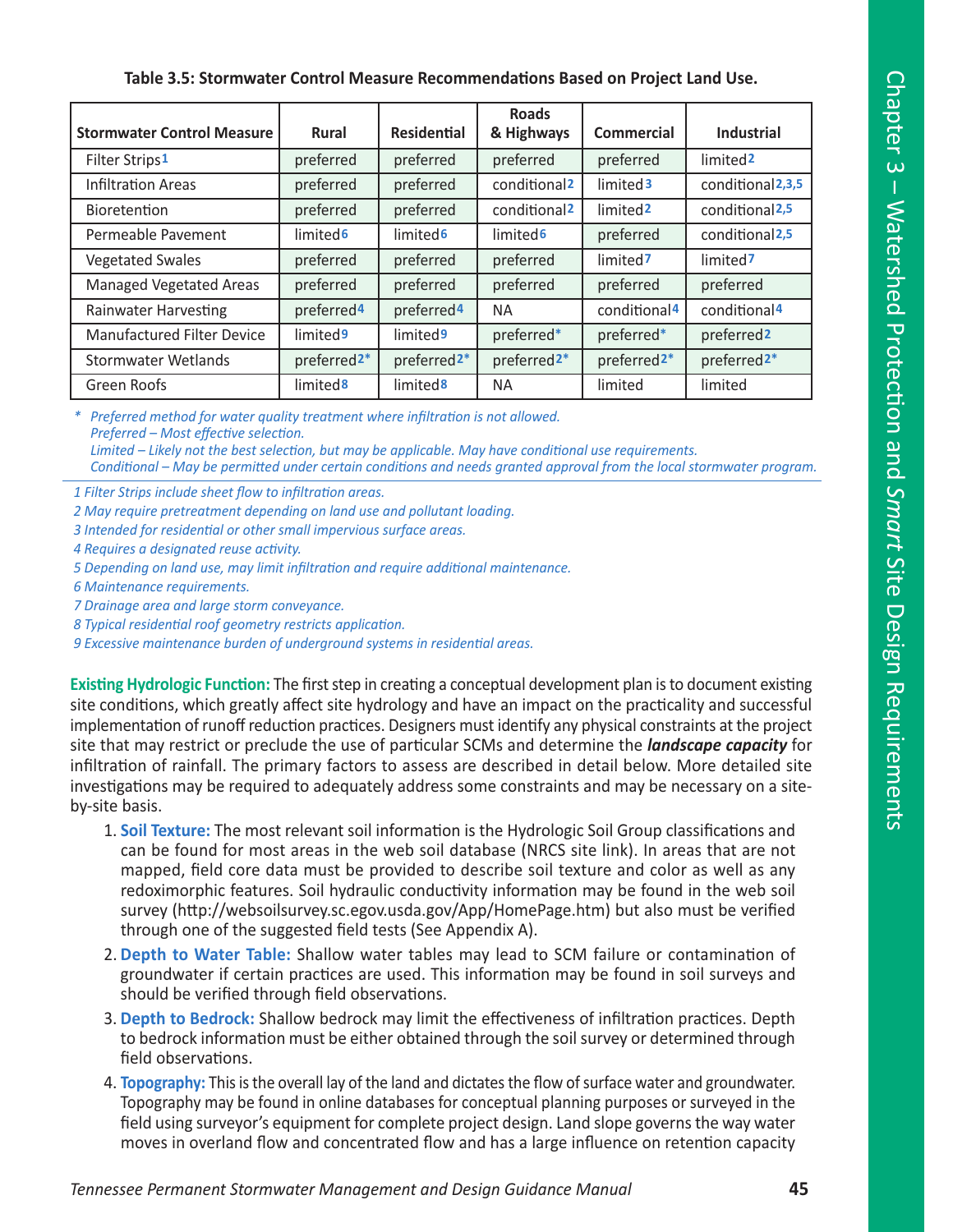of a site. Slope can be determined using topographic maps (1:24,000) but must also be documented through a detailed site survey at the scale required for plan submission by the local stormwater program.

5. **Contributing Drainage:** This is the land area that drains to a point of interest. For structural SCMs, the contributing drainage area must be determined from the final grading plan in order to accurately design the system.

## **3.3.2 Special Management Areas**

These areas are those that possess a characteristic or condition that either limits the use of runoff reduction techniques or changes the design of structural practices to accommodate for the condition. These are divided into two general categories, natural conditions and built conditions. They are described below. These conditions are those that limit the landscape capacity for infiltration, and therefore affect the applicable runoff reduction approach and design level for practices. If these conditions exist on your site, then actions must be taken either through SCM selection or design to account for these conditions. Check with your local stormwater program for special procedures.

- 1. **Natural Conditions**: Natural conditions that create special management areas are those that are characteristic to the physiographic region and limit the landscape's capacity to infiltrate stormwater runoff. Conditions of concern for green infrastructure design are described below. Additional conditions may be identified by the local stormwater program.
	- a. **Karst geology** a unique type of landscape that is formed by the dissolution of rocks, such as limestone and dolomite. Karst areas have aquifers and a high potential to contain large preferential pathways in soil overburden that are directly connected with the groundwater. This is a concern regarding green infrastructure design because increasing infiltration in a karst area may lead to structural failures in subsurface layers and above ground structures. See Appendix B for detailed guidance on green infrastructure design in karst geology.
	- b. **Steep Slopes/Erodible Soils** a combination of steep topographic relief (greater than 25%) and non-colloidal soils that are easily erodible. This is a concern in green infrastructure design because the preferred method for runoff reduction and pollutant removal is through infiltration. The preferred method of development on sites containing steep slopes is to protect these areas (e.g. exclude in extent of site disturbance) and not increase the amount of run-on to these areas. If this is not possible, the options for use of green infrastructure on steep slopes is to: 1) re-vegetate or use biotechnical stabilization practices, 2) divert water away from the steep slope area, to a lower elevation without causing erosion, and 3) use a combination of terracing and vegetative filter strips on the slope as a stormwater control measure.
	- c. **High Water Table**  areas that have a seasonally high water table that exists within 4 feet of the soil surface. This limits the use of infiltration-based green infrastructure practices and may indicate desirable conditions for stormwater wetlands. If this condition exists on only a portion of a project site, the remainder of the project site would be better suited for infiltration-based practices.
	- d. **Shallow Soils** soil profiles that measure less than 4 feet above bedrock or confining soil layer. The presence of shallow soils on a site limits the effectiveness of infiltration-based stormwater control measures and may indicate the need for alternative pollutant removal goals (rather than runoff reduction). If this condition exists on only a portion of a project site, the remainder of the project site would be better suited for infiltration-based practices.
	- e. **Low Permeability Soils** soils that have low infiltration rates and therefore cause rainfall to runoff the surface at a relatively faster rate than soils with high infiltration rates. These soils have high clay content and may be the result of compaction.
	- f. **Sensitive or Impaired Receiving Waters** areas within the watershed boundaries of a sensitive or impaired waterway (designated by a state or local program) may have unique requirements for stormwater management that changes the selection and design of green infrastructure practices. For a list of impaired waterways, access the State's 303(d) list at the Tennessee Department of Environment and Conservation's website :

(http://www.tn.gov/environment/water/water-quality\_publications.shtml)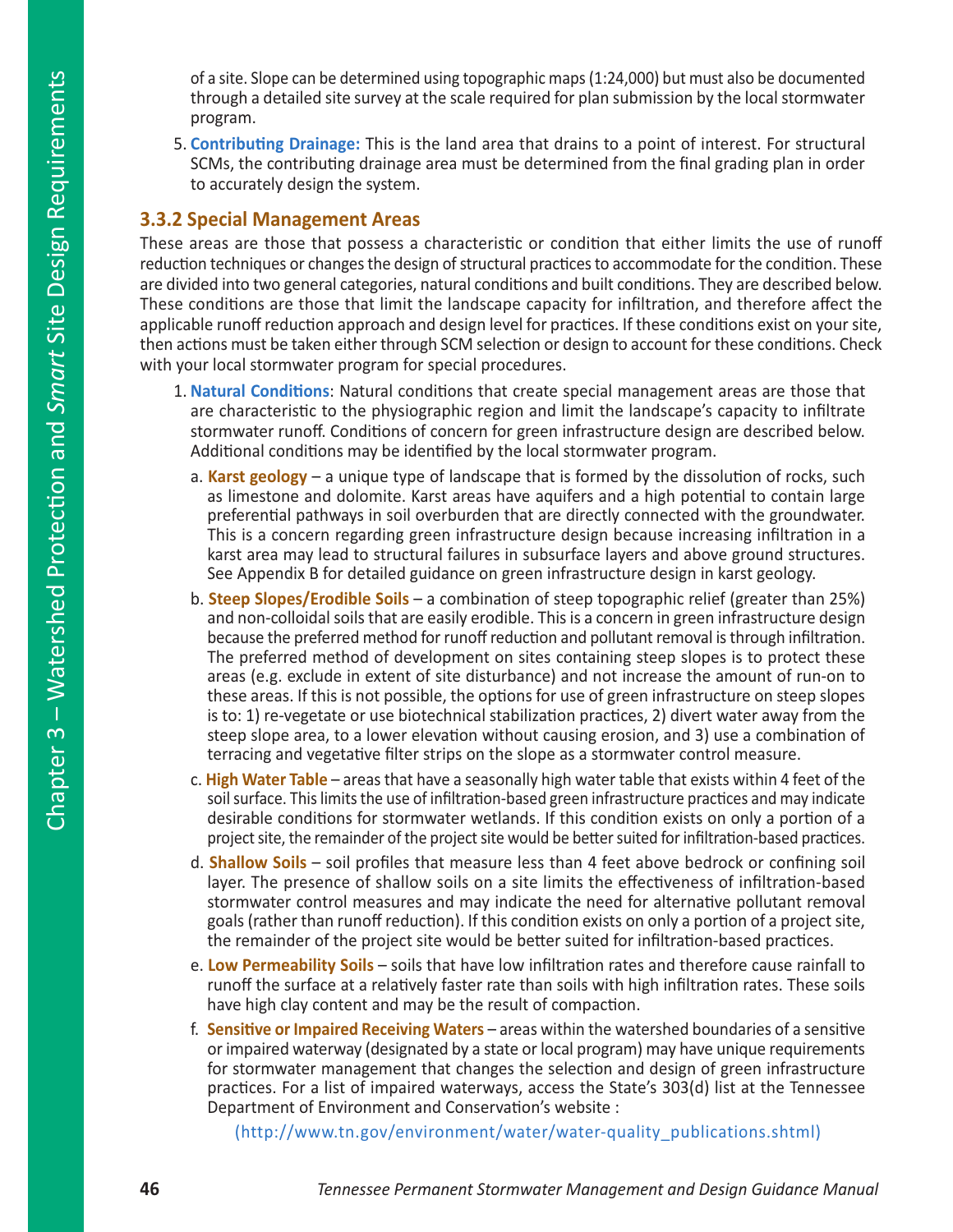Check with your local municipal program for information on local sensitive water resources and additional requirements.

- 2. **Built Conditions** As with natural physical conditions, pre-existing built (or anthropogenic) conditions on a project site may also affect site hydrology and successful implementation of runoff reduction measures. These are described below:
	- a. **Brownfield/Soil Contamination** Previously designated contamination due to a pre-existing land use on the project site. These conditions generally need to be remediated to a level where green infrastructure and site development will not transport contaminants downstream or into groundwater.
	- b. **Pollution Hotspots** land use characteristics that pose a relatively higher potential to contribute to surface or groundwater pollution due to the nature of contaminants that are associated with the operations and land use. Some examples of these are, but not limited to, gasoline stations, trash collection areas, mulching operations, chemical storage facilities, car washes, nurseries, etc.
	- c. **Groundwater Pollution Potential** projects that contain land use characteristics that have the potential to contribute groundwater pollution if infiltration was used on site.

# **3.4 Site Design Targets**

The MS4 permit requires a design to meet specific performance standards for the management of the first inch of a representative rainfall event. Runoff reduction is the preferred approach, as it can achieve both volume reduction and pollutant removal. Through the site assessment, if it can be shown that site limitations exist that make it a hardship to achieve performance goals with runoff reduction, then provisions allow for a designed system to address a secondary set of performance goals to reduce runoff to the maximum extent possible and treat all remaining runoff from the first inch of rainfall for pollutant removal.

The following is a preference-based list of characteristics for systems of stormwater control measures within the Tennessee Runoff Reduction Assessment Tool (TNRRAT) to show performance-based outcomes:

- 1) Measures that increase infiltration, as those meet all three overarching goals of reducing runoff, protecting baseflow, and removing pollutants.
- 2) Measures that reduce runoff without infiltration (capture and reuse), as these minimize the long-term stream degradation and generally result in a decrease of pollutants reaching a stream.
- 3) Measures that solely treat the runoff to remove pollutants without affecting total runoff volume.

*Smart* site design may be accomplished along a spectrum of levels depending on landscape capacity and existing site conditions. The applicable level of design is determined through the site assessment process as well as during the pre-concept design meetings between the project manager/developer and the local stormwater program. The three basic design levels are described below.

- **Primary** *SCMs for Runoff Reduction:* These project designs meet the minimum runoff reduction requirement for new development and redevelopment projects through Smart Site Design to achieve optimal practice performance and maintain landscape capacity.
- **Secondary** *Pollutant Removal Treatment:* These project designs are implemented in areas deemed unable to meet the Primary design level minimum requirement for runoff reduction by site assessment protocols or other special management conditions. These projects meet the secondary minimum requirement for 80% TSS removal.
- **Tertiary** *Resource Protection for Special Conditions or Mitigation:* These project designs go above the minimum 1" retention standard in that the site utilizes the full elements of Smart site design to protect natural features, design stormwater management facilities for a greater design rainfall capture depth, and minimize disturbance (i.e. managing stormwater run-on from adjacent, existing areas, or retrofitting). Retrofit or redevelopment projects meeting this level may be eligible to generate mitigation credits, depending on the local municipal program.